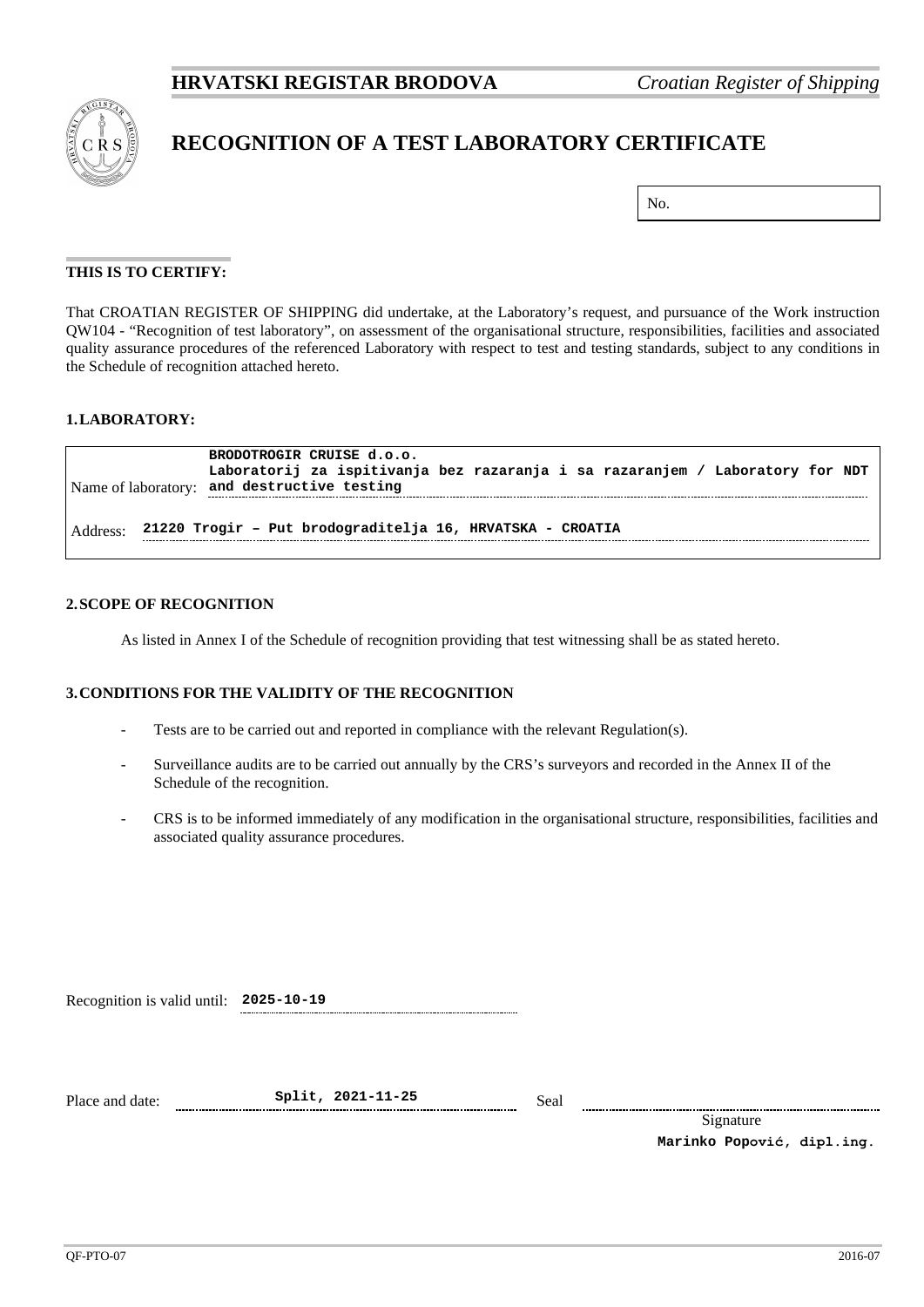## **SCHEDULE OF RECOGNITION**

Annex I to Certificate No:  $\vert$  No. **01-015034/0111438** 

| Item<br>No. | Test method                                                                                                                                                     | Regulation                             | Test standards<br>(latest edition)                                                                                                  | Test witnessing<br>mode (see note) | Comments |
|-------------|-----------------------------------------------------------------------------------------------------------------------------------------------------------------|----------------------------------------|-------------------------------------------------------------------------------------------------------------------------------------|------------------------------------|----------|
| 1.          | Vlačno ispitivanje metalnih<br>materijala i zavarenih spojeva<br>Tensile test of metallic materials and<br>welds                                                | CRS Rules Part 25<br>CRS Rules Part 26 | <b>HRN EN ISO 6892-1</b><br>HRN EN ISO 9018<br>HRN EN ISO 5178                                                                      | (1)                                |          |
| 2.          | Ispitivanje savijanjem metalnih<br>materijala i zavarenih spojeva<br>Bend testing of metallic materials and<br>welds                                            | CRS Rules Part 25<br>CRS Rules Part 26 | HRN EN ISO 7438<br>HRN EN ISO 5173                                                                                                  | (1)                                |          |
| 3.          | Ispitivanje zavarenih spojeva<br>lomljenjem<br>Fracture testing on welds                                                                                        | CRS Rules Part 26                      | HRN EN ISO 9017                                                                                                                     | (1)                                |          |
| 4.          | Ispitivanje cijevi sploštavanjem<br>Flattening test - tubes                                                                                                     | CRS Rules Part 25                      | HRN EN ISO 8492                                                                                                                     | (1)                                |          |
| 5.          | Ispitivanje udarnog rada loma metalnih<br>materijala i zavarenih spojeva<br>Charpyjevim batom<br>Charpy pendulum impact test of metallic<br>materials and welds | CRS Rules Part 25<br>CRS Rules Part 26 | <b>HRN EN ISO 148-1</b><br><b>HRN EN ISO 14556</b><br>HRN EN ISO 9016                                                               | (1)                                |          |
| 6.          | Makroskopsko i mikroskopsko<br>ispitivanje zavara<br>Macroscopic and microscopic<br>examination of welds                                                        | CRS Rules Part 26                      | <b>HRN EN ISO 17639</b>                                                                                                             | (2)                                |          |
| 7.          | Ispitivanje tvrdoće metalnih<br>materijala i zavara<br>Hardness testing of metallic materials<br>and welds                                                      | CRS Rules Part 25<br>CRS Rules Part 26 | <b>HRN EN ISO 6507-1</b><br><b>HRN EN ISO 9015-1</b>                                                                                | (2)                                |          |
| 8.          | Vizualni pregled<br>Visual examination                                                                                                                          | CRS Rules Part 26                      | <b>HRN EN ISO 17635</b><br><b>HRN EN ISO 17637</b>                                                                                  | (2)                                |          |
| 9.          | Ispitivanje zavarenih spojeva<br>magnetskim cesticama<br>Magnetic particle testing of welded<br>joints                                                          | CRS Rules Part 26                      | <b>HRN EN ISO 17635</b><br><b>HRN EN ISO 17638</b><br><b>HRN EN ISO 23278</b>                                                       | (2)                                |          |
| 10.         | Ispitivanje zavarenih spojeva<br>penetrantima<br>Penetrant testing of welded joints                                                                             | CRS Rules Part 26                      | <b>HRN EN ISO 17635</b><br><b>HRN EN ISO 3452-1</b><br><b>HRN EN ISO 23277</b>                                                      | (2)                                |          |
| 11.         | Radiografsko ispitivanje materijala<br>i zavarenih spojeva<br>Radiographic testing of materials and<br>welded joints                                            | CRS Rules Part 26                      | <b>HRN EN ISO 17635</b><br><b>HRN EN ISO 17636-1</b><br><b>HRN EN ISO 10675-1</b><br><b>HRN EN ISO 10675-2</b>                      | (2)                                |          |
| 12.         | Ultrazvučno ispitivanje zavarenih<br>spojeva<br>Ultrasonic testing of welded joints                                                                             | CRS Rules Part 26                      | <b>HRN EN ISO 17635</b><br><b>HRN EN ISO 17640</b><br><b>HRN EN ISO 22825</b><br><b>HRN EN ISO 23279</b><br><b>HRN EN ISO 11666</b> | (2)                                |          |
| 13.         | Ispitivanje stručne osposobljenosti<br>zavarivača i operatera<br>Welders and welding operators<br>qualification testing.                                        | CRS Rules Part 26                      | <b>HRN EN ISO 9606-1</b><br><b>HRN EN ISO 9606-2</b><br><b>HRN EN ISO 9606-3</b><br><b>HRN EN 287-1</b><br><b>HRN EN ISO 14732</b>  | (2)                                |          |

Note:

- (1) Except otherwise agreed upon, the CRS witnessing is compulsory for every test.
- (2) First test and one per 4 years.
- (3) CRS witnessing is not compulsory.

Page 2 of 3